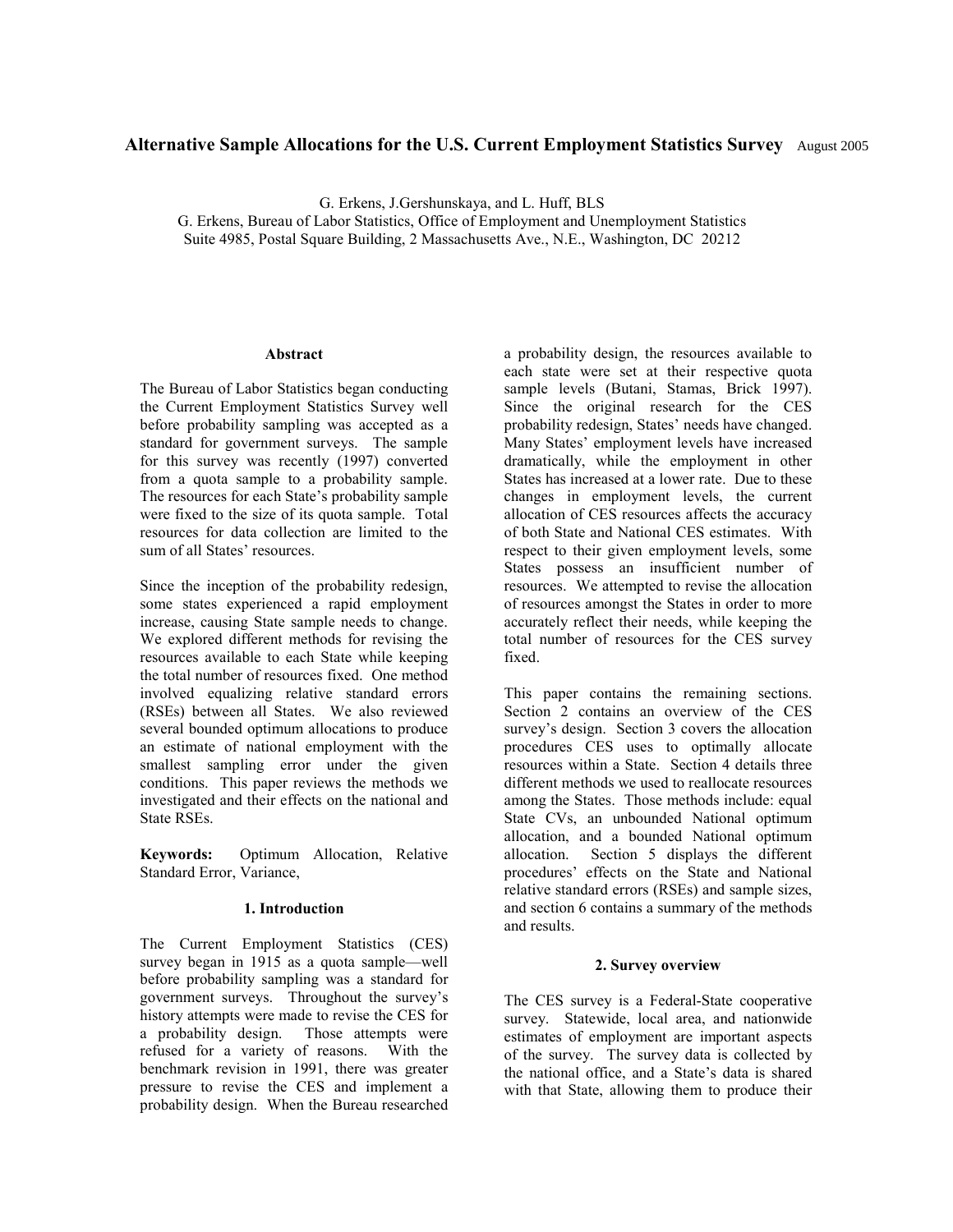own statewide and local area estimates of employment.

The CES frame uses the unemployment insurance account (UI) information collected by the States. State offices collect information such as employment, wages, and industry coding. That information is then provided to the BLS National office which compiles the Quarterly Census of Employment and Wages (QCEW, formerly referred to as the ES-202), providing a universe count of all UIs and the establishments reported under each UI (that gives a multiworksite report). The CES sample frame is constructed using 12 months of employment information for each UI account.

The CES survey uses a stratified random sample of UIs. Each UI account is assigned to a stratum based upon its size class and industry. Employment is summed up for all establishments or reporting units (RUs) in the UI for each month, and the size class is based upon the maximum employment over the past 12 months. Size class descriptions are given in table 1. For the industry, each UI is assigned a North American Industry Classification System (NAICS) supersector, which depends upon the industries of a UI's composite RUs. The NAICS supersectors are listed in table 2. The intersections of each supersector and size class make up the strata. With 8 size classes and 13 industries, there are 104 possible strata.

| <b>Size</b>                 | <b>Employment</b> |  |  |  |  |
|-----------------------------|-------------------|--|--|--|--|
|                             | $0 - 9$           |  |  |  |  |
|                             | 10-19             |  |  |  |  |
| $rac{2}{3}$                 | 20-49             |  |  |  |  |
|                             | 50-99             |  |  |  |  |
| $\frac{4}{5}$ $\frac{5}{6}$ | 100-249           |  |  |  |  |
|                             | 250-499           |  |  |  |  |
| 7                           | 500-999           |  |  |  |  |
| ġ                           | 1000              |  |  |  |  |

**Table 1**: CES Size Classes

While the number of UIs selected from each stratum is typically determined by an optimum allocation, constraints exist.

Nearly all UIs are sampled from strata with large employment UIs (size class 8). CES also has the following requirements for each stratum:

- 1. Minimum sample of 2 UIs from each stratum, assuming that  $N_h > 1$
- 2. Maximum sample weight of 100 for each stratum  $(N_h/n_h \leq 100)$
- 3. Minimum of 50 UIs sampled from each industry except mining, and a minimum of 30 UIs sampled from mining.

| <b>NAICs Supersector</b> | <b>NAICS Code</b> |  |  |  |
|--------------------------|-------------------|--|--|--|
| 10-Mining                | 11,21             |  |  |  |
| 20—Construction          | 23                |  |  |  |
| 31-Manufacturing,        | 33, 321, 327      |  |  |  |
| Non-Durables             |                   |  |  |  |
| 32-Manufacturing,        | 322, 323, 324,    |  |  |  |
| Durables                 | 325, 326          |  |  |  |
|                          |                   |  |  |  |
| 41—Wholesale Trade       | 42                |  |  |  |
| 42—Retail Trade          | 44, 45            |  |  |  |
| 43—Transportation,       | 22, 48, 49        |  |  |  |
| Warehousing, Utilities   |                   |  |  |  |
|                          |                   |  |  |  |
| 50-Information           | 51                |  |  |  |
| 55--Financial            | 52, 53            |  |  |  |
| 60--Professional         | 54, 55, 56        |  |  |  |
| 65--Educ. & Health       | 61, 62            |  |  |  |
| Services                 |                   |  |  |  |
| 70-Leisure               | 71, 72            |  |  |  |
| 80-Other Services        | 80                |  |  |  |

**Table 2**: CES Industries

## **3. Allocation overview**

The CES survey uses an optimum allocation for each state. For a given cost, CES allocates sample to produce an estimate of statewide employment with the smallest sampling error. We first compute some basic statistics for each month on a State's file of UIs.

For each UI we possess 12 months of data. The stratum variance is computed for each month, and the stratum Pearson correlation is computed for each set of adjacent months. Variances are computed as described in Cochran (1977, chap. 2). The variance and correlation are then averaged for the year.

Average Variances and correlations are calculated for 5 years (the current year and four years previous), and the median is calculated for those 5 years (Butani, Stamas, Brick 1997). This method gives a robust result that will not change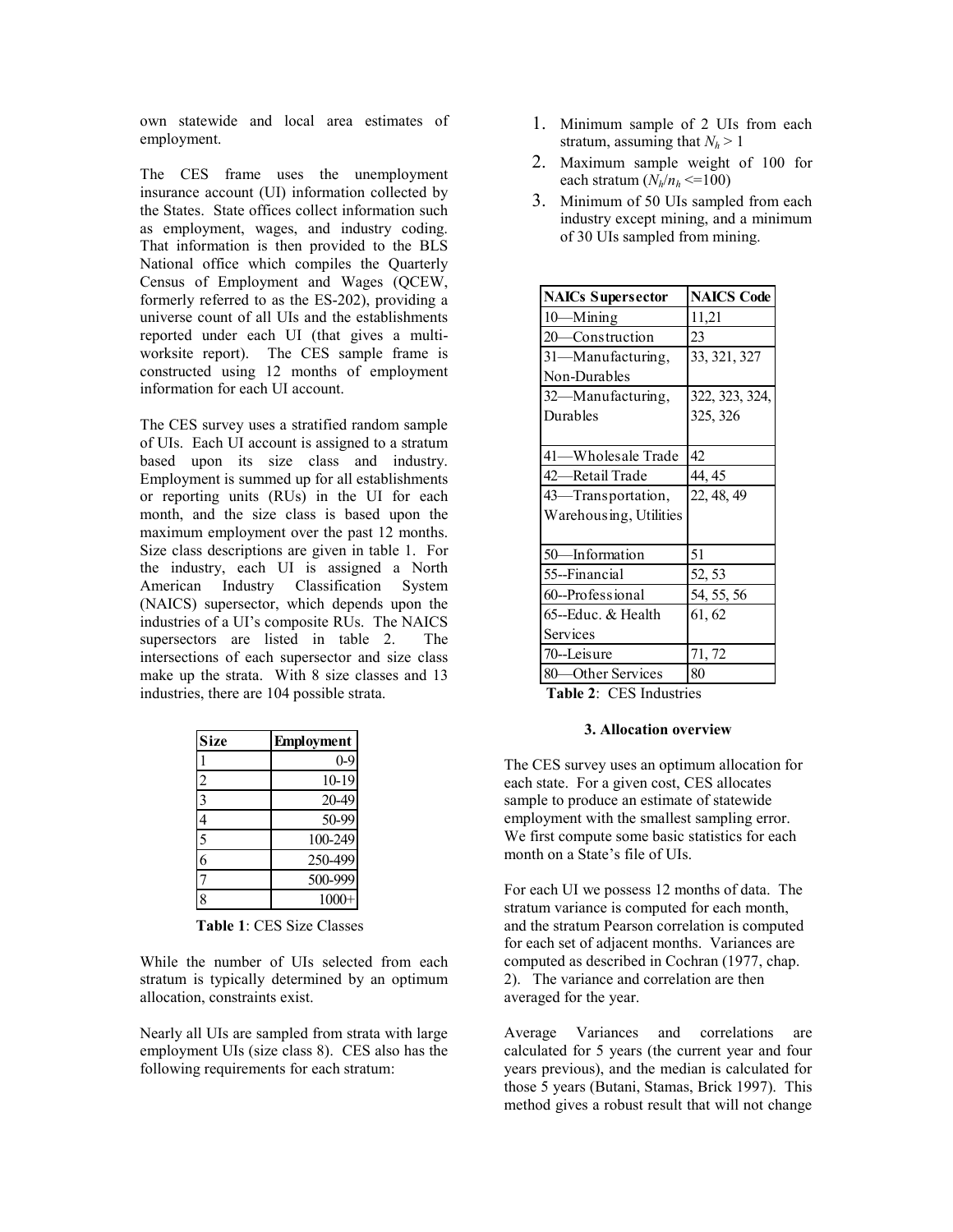drastically between years. After calculating the medians, we then compute an adjusted variance which is used in the allocation.

$$
S_h^2{}^* = 2(1 - \rho_h)S_h^2
$$

This formulation is a simplified version of the variance for a combined ratio estimator, for which we make the following assumptions:

- 1. The ratio of statewide employment change for each industry (*R*) between each pair of months is approximately 1.
- 2. The stratum variance for each month is approximately the same.
- 3. The stratum correlation for each pair of adjacent months is approximately the same.

The CES survey uses the following information for each stratum as input for the optimum allocation:

• *Nh*—Total number of UIs in stratum *h* •  $S_h^*$   $\sqrt{S_h^2}$  \*

• 
$$
c_h
$$
—Cost for stratum *h*

The cost is computed by calculating the average number of counties per UI in a stratum. After removing the cost for a State's certainty UIs, we use the remaining available cost to allocate sample UIs to each stratum. The optimum allocation runs through the following algorithm

- 1. For a given cost, optimally allocate sample UIs to the strata in a State. Sample size in each state is *n*.
- 2. Determine if overallocated to stratum *h*  $(n_h > N)$ <sub>h</sub> in State. If yes then the UIs in stratum *h* are sampled with certainty.
- 3. Remove cost of the certainty UIs from the cost  $(C_{St})$  for the State.
- 4. After removing certainty strata from the calculations, repeat steps 1-3 until there is no more overallocation (Cochran 1977, chap. 5).

## **4. Updating Costs for each State**

Since the beginning of the CES Redesign, State employments in different States have changed sometimes substantially. During the past 15 years the change is even more dramatic. Employment has grown in all States, but some States have shown exceptional growth. Figure 1 plots 14 year-old Statewide employment against their 14 year employment growth. The x-axis is plotted on a log scale, and tick marks on that axis occur at 250,000, 500,000, and multiples of 1,000,000. The last tick mark is at 8,000,000. The graphing symbol is the State's postal abbreviation (FIPS), and the line denotes the approximate average growth. Note that specific states have grown much more relative to their original employment levels. Large employment increases affect the National and States' estimates. In order to reflect the changing needs of some States, we attempted to devise some methods to find a more suitable distribution of CES resources amongst the States. To decide on a new distribution of CES resources, we used the following set of criteria.

- 1. The new distribution should provide a good estimate of National total employment, and the error for National total employment should not increase.
- 2. The new distribution should be "just".

The second criterion is the more nebulous of the two, so it is difficult to objectively assess. There is a need to balance between State sample needs and the inevitable cuts to some State sample sizes. This paper covers four of the methods we reviewed. Results for these methods are in section 5.

The first method we investigated equalized RSEs for all States. The following algorithm establishes a set cost for each State such that each State has the same RSE.

$$
RSE=.009
$$

$$
\delta = .002
$$

 $C$  = the total number of non - certainty

CES resources

1. Let  
\n
$$
C_{st} = \frac{\sum_{h \in St} N_h S_h \sqrt{c_h}}{(CV * AE_{St})^2 + \sum_{h \in St} N_h S_h^2},
$$
\n2. 
$$
RSE^* = \begin{cases} RSE - \delta, \text{ if } \sum_{s=1}^{51} C_{St} < C \\ RSE + \delta, \text{ if } \sum_{s=1}^{51} C_{St} > C \end{cases}
$$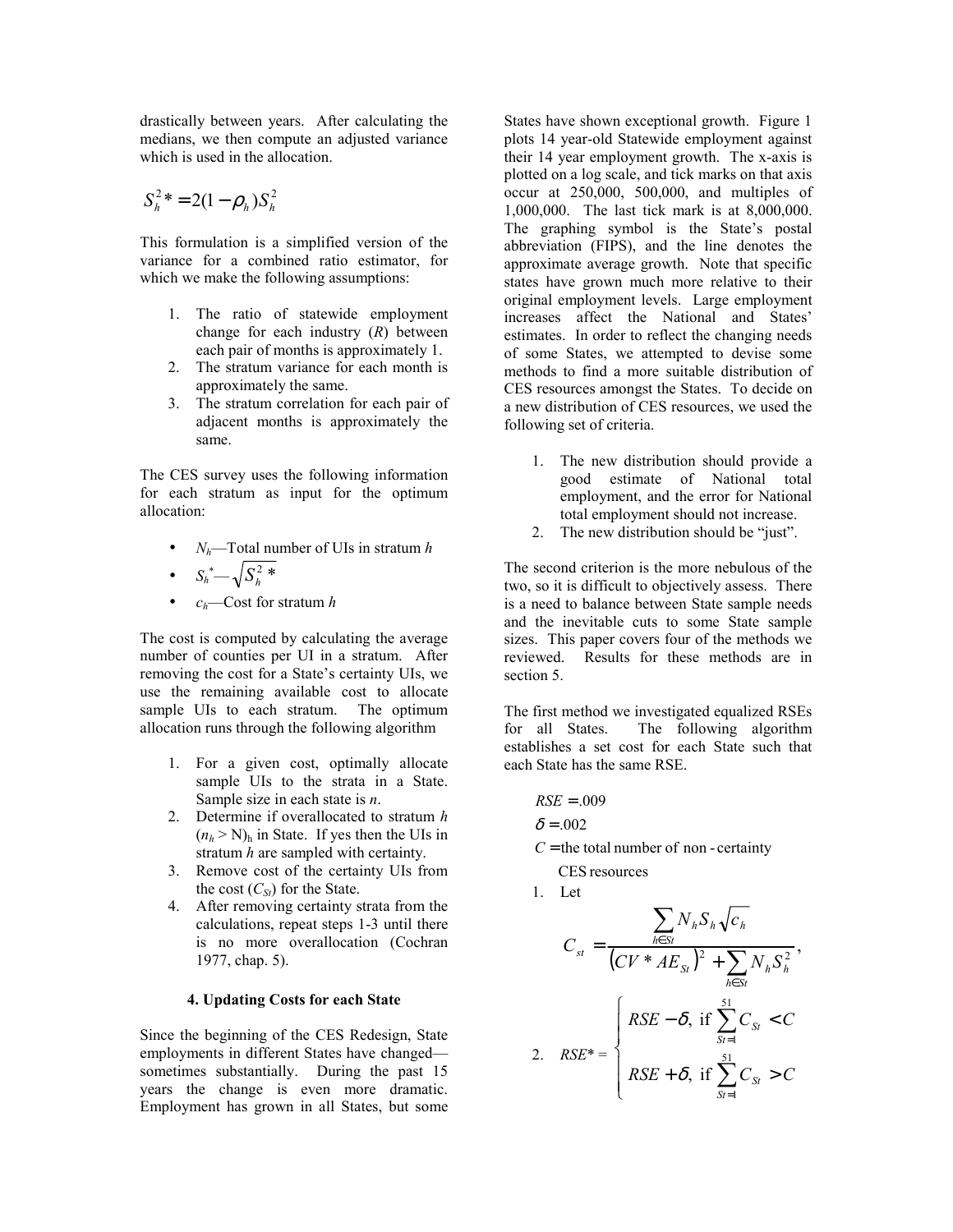3. 
$$
RSE = RSE^*
$$
  
4. Stop when  $abs(\sum_{Sti=1}^{51} C_{St} - C) < 50$ 

For a given C<sub>St</sub>, each State's resources are optimally allocated. If there is any overallocation in any State, then the entire process is repeated: removing the values for the certainty strata from  $C_{St}$  and the other calculations. Once there is no more overallocation in any of the States, the procedure ends.

The second method we reviewed was an unconstrained National optimum allocation. National optimum allocation uses the typical formula for optimum allocation (Cochran 1977). We used the following algorithm for the National optimum.

- 1.  $n_h$  = Sample size in stratum *h*. There are 5304 total possible strata.
- 2. *C* = Total CES Sample Resources Resources used for Certainty Stratum

3. 
$$
n_h = C \frac{N_h S_h / \sqrt{c_h}}{\sum_{h=1}^{H_{Nat}} N_h S_h \sqrt{c_h}}, \text{ where } H_{Nat}
$$

represents the total number of stratum in the Nation.

4. If overallocation in any stratum  $(n<sub>h</sub>)$  $N_h$ ), then set  $n_h = N_h$ , and start again at step 1.

The last two allocations were constrained versions of the National Optimum allocation. Each one attempted to compromise between the current allocation of resources and the National optimum allocation. For the last two allocations we used the following constraints:

1. 
$$
\frac{N_{St}}{n_{st}} \le 40
$$
  
2. 
$$
RSE = \max(RSE_{\text{Current}}, RSE_{\text{National Optimum}})
$$

3. 
$$
n_{\text{St New}} \ge (1-p)n_{\text{St Old}}
$$
  
a.  $p = .15$   
b.  $p = .25$ 

 $N_{st}$  is the total number of units in a State's frame, and  $n_{st}$  is the number of State sample units. Parts *a* and *b* of the last constraint were each part of a different allocation. These two constraints allow for a maximum sample decrease in each State of 15% and 25% respectively. The PROC NLP

procedure in SAS was used for the two constrained allocations.

#### **5. Results**

Each of the allocations displayed unique advantages. The equal RSEs method kept the average RSE at its lowest point (.495), but the sample loss was extreme in many States. Sample gains are shown graphically in figure 2. The chart displays the sample size under the current allocation on the x-axis, and the new allocation is on the y-axis. The plotted line is a reference line with slope 1 and 0 intercept. The plotting symbol is the State FIPS code. All States above and below that line have a respective increase or decrease. Note that most States lie above the line, while a few States lie below the line. This characteristic shows that many States would gain sample under the Equal RSEs method, but that gain would come at the expense of very heavy losses for larger States such as California. We also reviewed a constrained version of the Equal RSEs method, in which the National RSE was bounded and State RSEs were allowed to vary slightly, but that revision still caused extreme sample losses in many large States.

The unconstrained National Optimum allocation offered the lowest National RSE, but the RSE for some States increased to over 2%. In this allocation the sample size losses in several States were also very extreme. A graphical presentation of the sample gain under this allocation is shown in figure 2. Note that California (CA)—the State with the largest sample under the current allocation—would gain sample. Other larger States would also gain sample: States such as Illinois (IL), New York (NY), and Florida (FL). Figure 3 gives the same information, but it focuses in on all States with an original sample size less than 7,000. Figure 3 exhibits sample gains for some States under the National Optimum allocation, but the majority of States would loose sample. Sample losses for some States would still be relatively extreme. Under this allocation the National RSE decreased (relative to the current allocation) to .072%.

These problems led to the constraints placed upon the National Optimum allocation. They reduced the steep State sample losses that occurred in the Equal RSE and unconstrained National Optimum allocations. The limit of a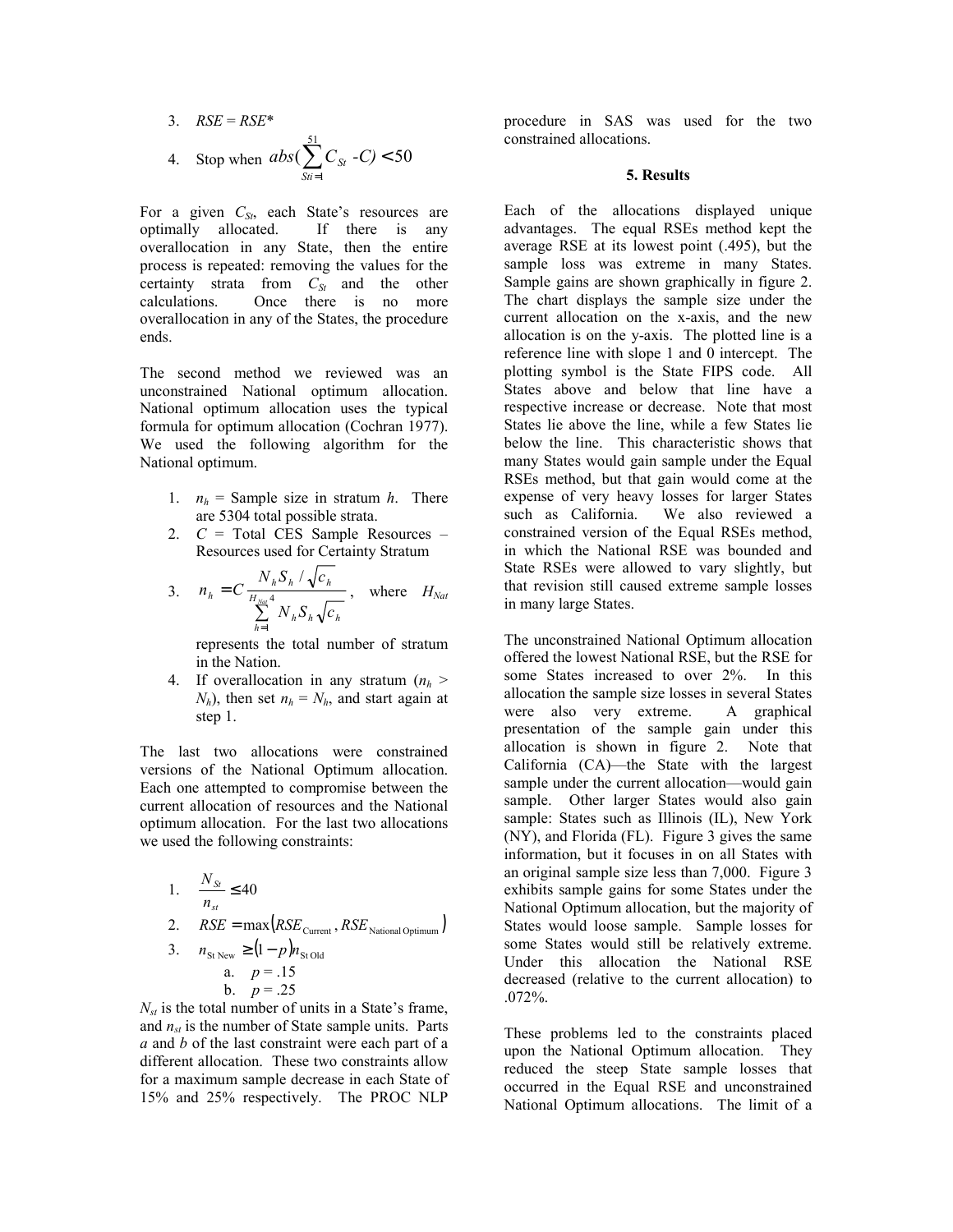25% sample loss helped to curb heavy losses in many States; nevertheless, this loss was still deemed too severe. Relatvie to the current allocation, the National RSE under this allocation decreased to .074%. Under the constraint of a 15% sample loss the National RSE decreased to .075%, and the sample gains and losses were—as expected—much less. Table 3 displays quantiles of sample gains under the different allocations.

## **6. Summary**

We attempted to find some just method of reallocating resources amongst States in the CES survey. To achieve this goal we had two main objectives: States that need more sample should acquire more sample, and States should not experience a large sample loss. Each of the different methods provided certain benefits and drawbacks. The equal RSEs method did give more resources to States that needed it, but it accomplished this goal at the expense of very large and unacceptable sample losses in other States. This method also decreased the accuracy of the National CES estimate.

The unbounded National Optimum allocation also delivered more resources to States in need, but this transfer could only occur with heavy and unacceptable sample losses to some smaller States. Under this method the National RSE also

decreased, but the RSEs for several States increased to an undesirable level.

The bounded National Optimum allocations put upper limits on the States' RSEs and lower limits on how much sample a State could loose. The limits helped us balance between our different objectives. States that needed more sample received it, but they did not receive as much sample as under the unbounded allocation.

The different variations of the National optimum allocation push us towards an allocation of resources that is proportional to the percentage of National employment contained in a State. This proportional allocation is relatively easy to justify as "fair" or "just". The final reallocation will be decided by the CES policy council.

*The views expressed in this paper do not represent policy at the Bureau of Labor Statistics.* 

#### **References**

Butani, Shail. George Stamas, Michael Brick. (1997), "Sample Redesign for the Current Employment Statistics Survey". 20 June 97. http://www.bls.gov/ore/pdf/st970260.pdf

Cochran, William G. (1977), Sampling Techniques. New York: John Wiley & Sons, Inc.

| <b>Allocation</b> | <b>Minimum</b> | 5%        | 10%     | 25%      | 50%    | 75%   | 90%  | 95%    | <b>Maximum</b> |
|-------------------|----------------|-----------|---------|----------|--------|-------|------|--------|----------------|
| Equal RSEs        | $-13124$       | $-3769$   | $-2302$ | $-280.5$ | 669    | 1541  | 1928 | 2200   | 2594           |
| National Optimum  | $-2296$        | $-2004$   | $-1546$ | $-999$   | $-400$ | 469   | 1714 | 3178   | 4944           |
| National Optimum  |                |           |         |          |        |       |      |        |                |
| with 15% limit    | $-1535$        | -873.51   | $-511$  | $-390$   | -89    | 123.5 | 474  | 1394   | 2899           |
| National Optimum  |                |           |         |          |        |       |      |        |                |
| with 25% limit    | $-1860$        | $-1403.5$ | $-799$  | -586.5   | $-89$  | 242   | 725  | 2061.5 | 3668           |

**Table 3: Quantiles of States' sample size Changes for each New Allocation**